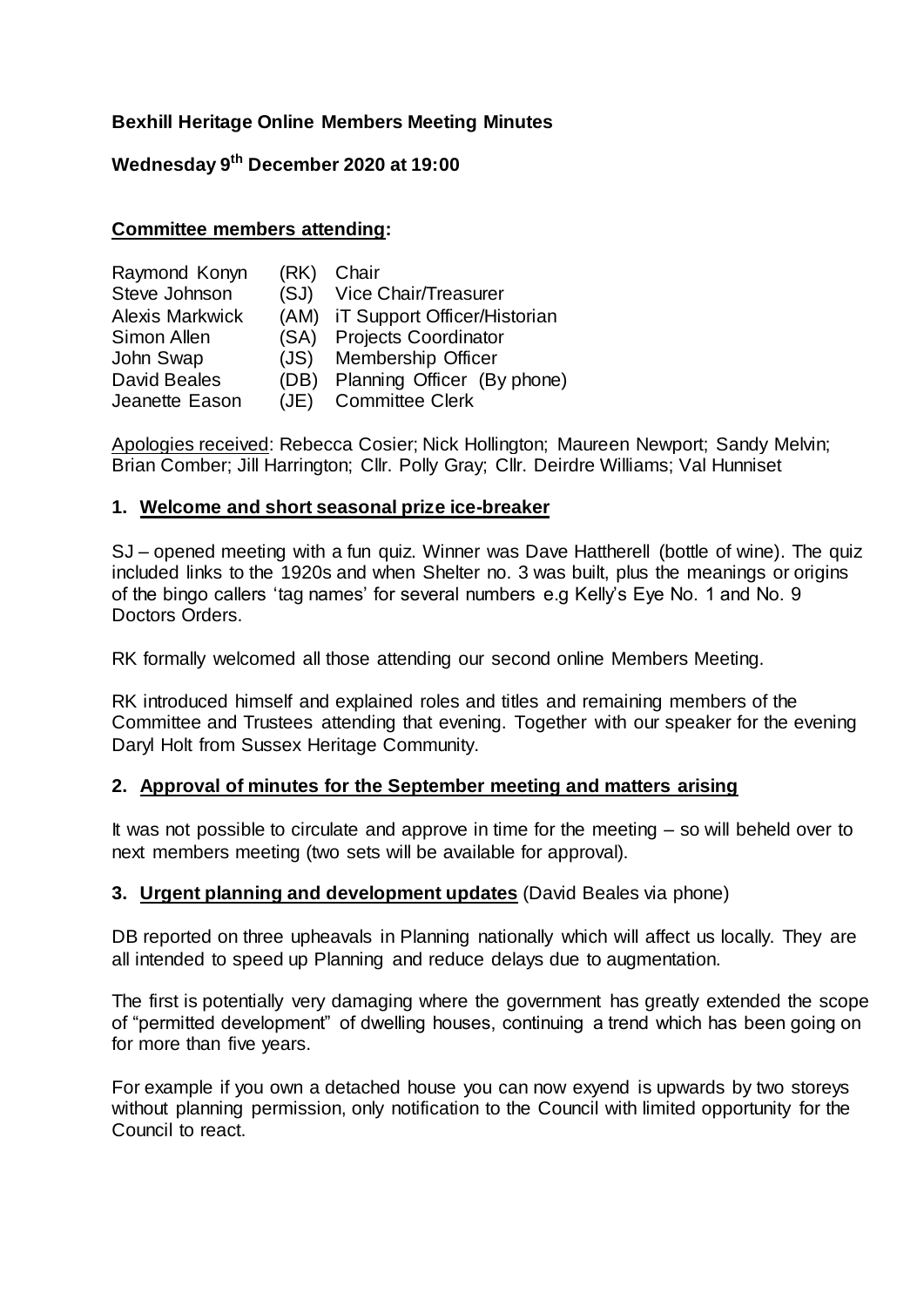A bungalow can be extended upwards by 1 storey and a block of flats by 2 storeys, subject to a height limitation.

Secondly, a recent White paper consultation on the Planning System and in particular local plans. The government wants to encourage house building. They propose that local plans should be produced far more quickly, where the current average is 7 years. They could be shorter, less complicated and more able to react to changes in the social and economic conditions. We agreed with this in our response which is one in thousands, and they want to see greater beauty in development and suggested ways of achieving this. We broadly agreed with these aims.

We disagreed with their idea that all land should be characterised as either "growth areas" where planning permission should be automatic; areas of renewal where applications for planning permission would be smiled upon; and areas for protection such as conservation areas and areas of outstanding natural beauty. We objected to all this as we thought the renewal label would cover, in Bexhill, large areas of the town and be too inviting of redevelopments and thus be too unsettling and disrupting to the existing population. We think the local plan will deal with this whole business.

Finally, the topic of greatest concern to Council's, including Rother, is the figure for the number of houses they have to make provision for in their area. This government laid down in total has been objected to by the leaders of several Councils locally and many nationally, and by local politicians including our own who has had a meeting with the minister to explain the constraints we face in Rother, particularly the High Weald AONB, and now intends to examine the assumptions the government has made and wishes to examine the algorithm which underpins the government's conclusions.

## **4. Talk: Daryl Holter of Sussex Heritage Community**

## 'Threats to our shared heritage'

Presentation – SHC is an independent community (and Facebook group) to inspire and defend our heritage past, present and future. Looking at threats, exploitation of sites for monetary gain. Churches are often victims both inside or out. Removal of items frequently cause damage to the surrounding buildings of fittings. Designation such as Listing or Scheduling provides some legal protection. More than 90% of heritage in the county is unrecorded. DH showed of photographic examples of damage and theft to churches. Thieves target lead, brass, copper roofing and statues plus various forms of vandalism smashing stained glass windows, stealing original steps from Shoreham Fort. Often sites are the target of tagging and graffiti and not all done by young people. DH mentioned one graffiti vandal recently arrested was in his 40s.

DH went on to cover Scheduled Monuments (SM) and an example of ignorance through 4x4 owners driving over a scheduled monument. Damage to a Long Barrow. Wild camping during Covid especially, on SM and National Parks. Fly tipping – which is a criminal offence. Theft of heritage assets – organised Crime. Theft of Victorian and Edwardian post boxes, and Mile Posts. Also covered under SM rules are military artefacts, guns, grenades, bombs. It includes rare motoring heritage and illicit metal detecting. There is online information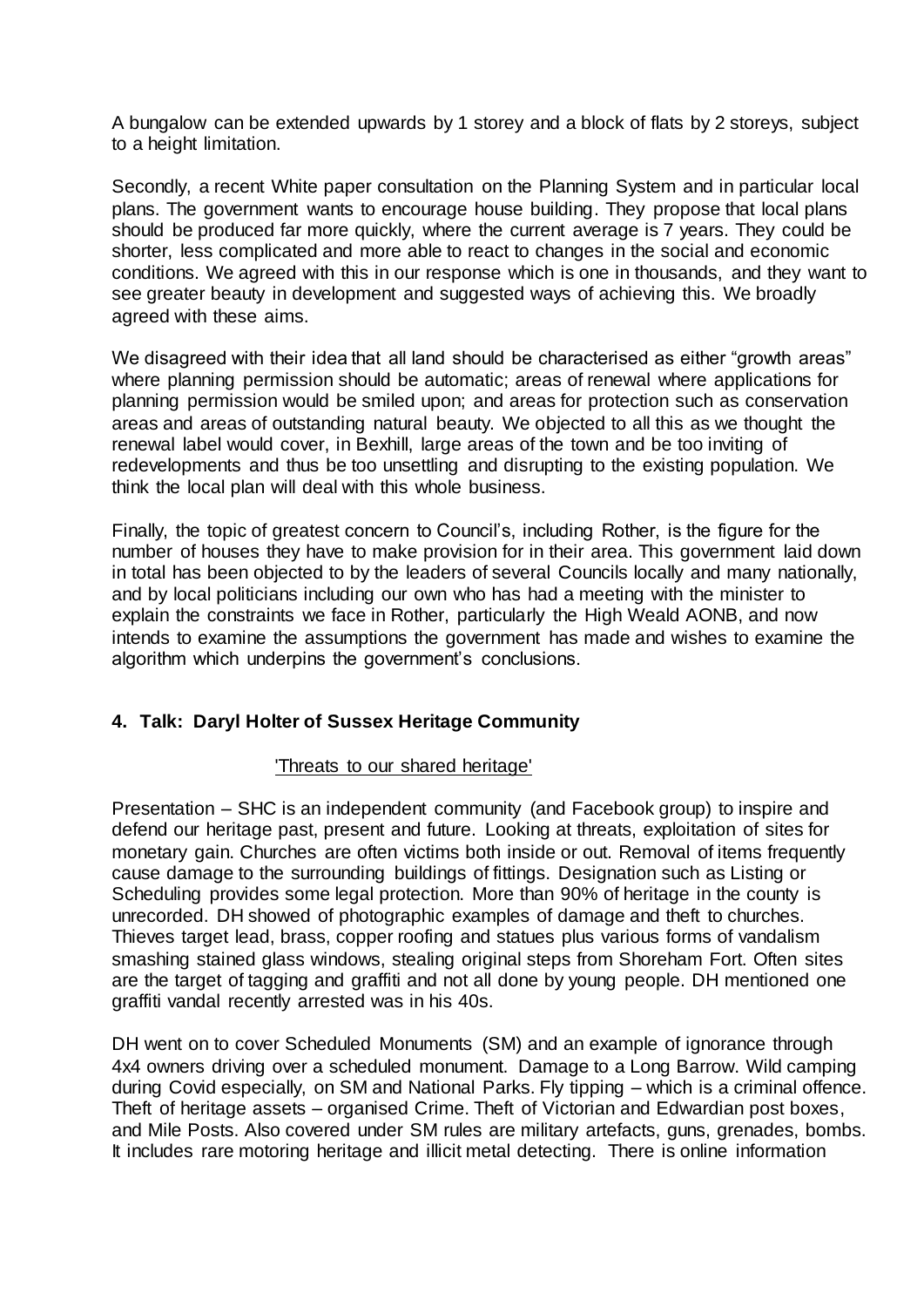about the Portable antiquities scheme. Also, the Burial act of 1857 made it an offence to disturb or remove bones or artefacts from grave sites.

Daryl showed all the different legal Acts of Parliament covering heritage, protection, looking after sites. Presentation to be posted on to BH website. For information and future reference Daryl can be contacted via : sussexheritagecommunity@gmail.com

## **Questions: Topic & response:**

1. Restoration work on shelters – SJ reported that the work has largely been respected so far. Daryl Holter was asked if he had any advice for making sure remains that way? He indicated that usually it was good to get the cooperation of nearby local residents to keep an eye of places. Asking near neighbours and organisations to look out for misuse and abuses and report any misbehaviour, knowing who to call and when. Keep places clean, tidy and putting up signage to say who has done the work (e.g., restoration) and why. If aware teenagers are causing problems, arrange small group to go to schools, do presentations and make aware of a community asset and why important for now and the future.

RK explained we have a monitoring group of volunteers (approx. 5 members) who walk past the shelters most days. They can report damage, graffiti, litter and if necessary, the Police.

DH – advised members not to approach anyone doing damage, but to call the police if urgent, or report to council or 101 (slow time reporting). Make someone aware.

RK thanked Daryl for his input and his very interesting and informative presentation.

## **5. Projects update** (Simon Allen)

Completed Shelter 3. The music system installed has been very positively received. Will have some Christmas tracks in due course. The next project will be Bandstand. BH focus is desire to change back to its original use as music venue. There are some lovely photos available from late 1890s showing a piano and bands with people seated listening. It was felt that the shelters were sterile areas and performed a function, but nothing else, hence the installation of music in one cubicle.

Bandstand – wish to promote use to performers. Want to get fully restored. Some of structural timbers are ok, but most of the panels are poor. When reroofed last time it was done with concrete tiles, not in keeping with the original design and style. Hope that a proficient local company in Battle will be able to supply again. RDC is arranging for quotes. Some 'ventilator panels' in the base may have in fact been to open it up to make it better to hear/amplify the music. Some panels will need to be remade or fixed.

Doors will be fitted eventually so that it is no longer available unless in booked for formal use. There will be more controlled access, and when there are no performances, it can be used as an overflow for the nearby café. BH has done a paint analysis and there are approx. 13/14 layers, showing that this shelter has never had its paint removed. Previously just rubbed down and repainted. BH will be going to go back to reveal original features – some have been so over painted they cannot be seen. Recent investigations has identified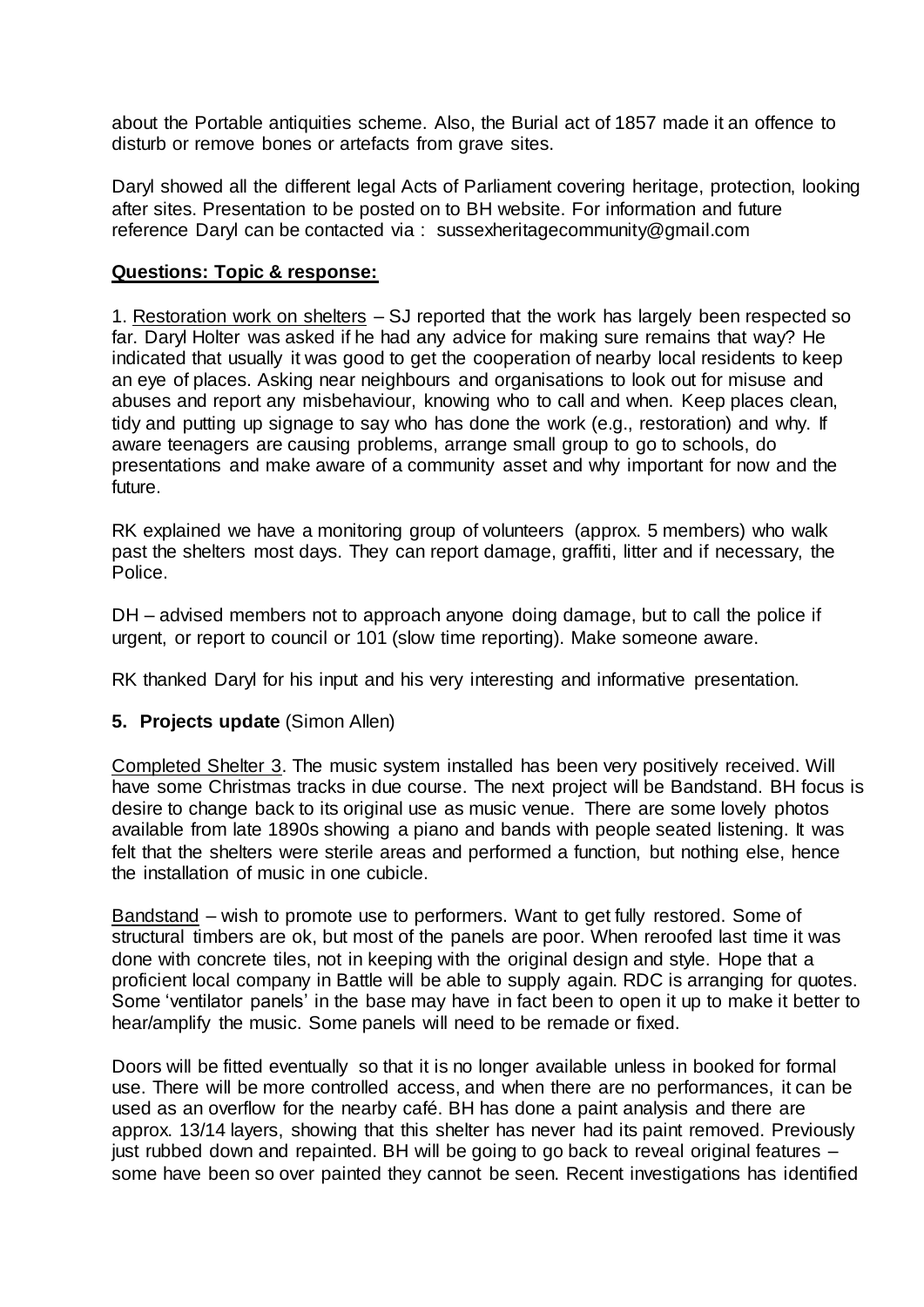little clover leaves details. It is hoped these will be more visible in future. Due to Covid and expenses, not sure if RDC will be able to fund, despite free labour provided by BH volunteers.

Steve Johnson explained that BH had consulted key stakeholders for the bandstand e.g. DLWP, Tea Bar, Bexhill Museum, Bexhill Writer, Bexhill Harmony, Bexhill Wave Arts. All are very much in favour but don't use the venue at the moment due to state and smell. At present it is Public Open Space, but RDC plan to remove designation and for it to be leased to BH at peppercorn rent to look after it. That is why it will only be closed if no other events booked. Members were thanked for the many volunteer offers received so far. At present BH is waiting on RDC and producing a method document and health and safety considerations – training will be given and all will wear PPE and need to be agreeable to being monitored. Working safely and professionally. Realistically being contacted in the new year.

Project in Waiting – Telephone Kiosk (last of the old type) at Normans Bay. It has been adopted by local community as it was due to be removed and disposed of. BH purchased and when renovated will find use as miniature library/book exchange. Consultation with locals in Normans Bay and wish to restore to previous 'glory' and use generally.

West Station Clock – Recently reported it had stopped. SA not going into clock as often, but there is new member who has been trained how to wind and overlook the maintenance of the clock.

## **6. Financial report and auditor's report** (Steve Johnson)

Audited accounts have now been received and due to be signed off. Covid has been kind, and resulted in not much expenditure. Co-op and Hastings Direct have provided generous grants to local charities. Thankful of members paying their memberships, and ticking the Gift Aid box, enabling almost £1700 to be claimed. Although we have expenditure commitments on rents (for the new workshop space to assist refurbishment working), rates on rented space), fees (web site). BH is now finalising the application to be fully registered as a charity and to benefit from that change of situation.

## **7. Q & A session**

1. Where is BH workshop? BH now has a shared mews garage and workshop space with Bexhill 100. SJ also mentioned BH had received a generous donation of tools to help with work on shelters restoration.

2. Sovereign Lighthouse Tower? This is a project in waiting and very tentative at present. It is an attempt to rescue the tower on top of cabin, which it all metal. The base of the tower appears to have housed a control room, with two further floors housing the foghorn and topped with the light. RK has been liaising with Trinity House, and been notified re demolition which has now been postponed to 2022. Various end uses – mainly green re heritage, conservation, marine information have been suggested. BH is awaiting confirmation re logistics of moving, cost of purchase, maintenance, possible scrap metal